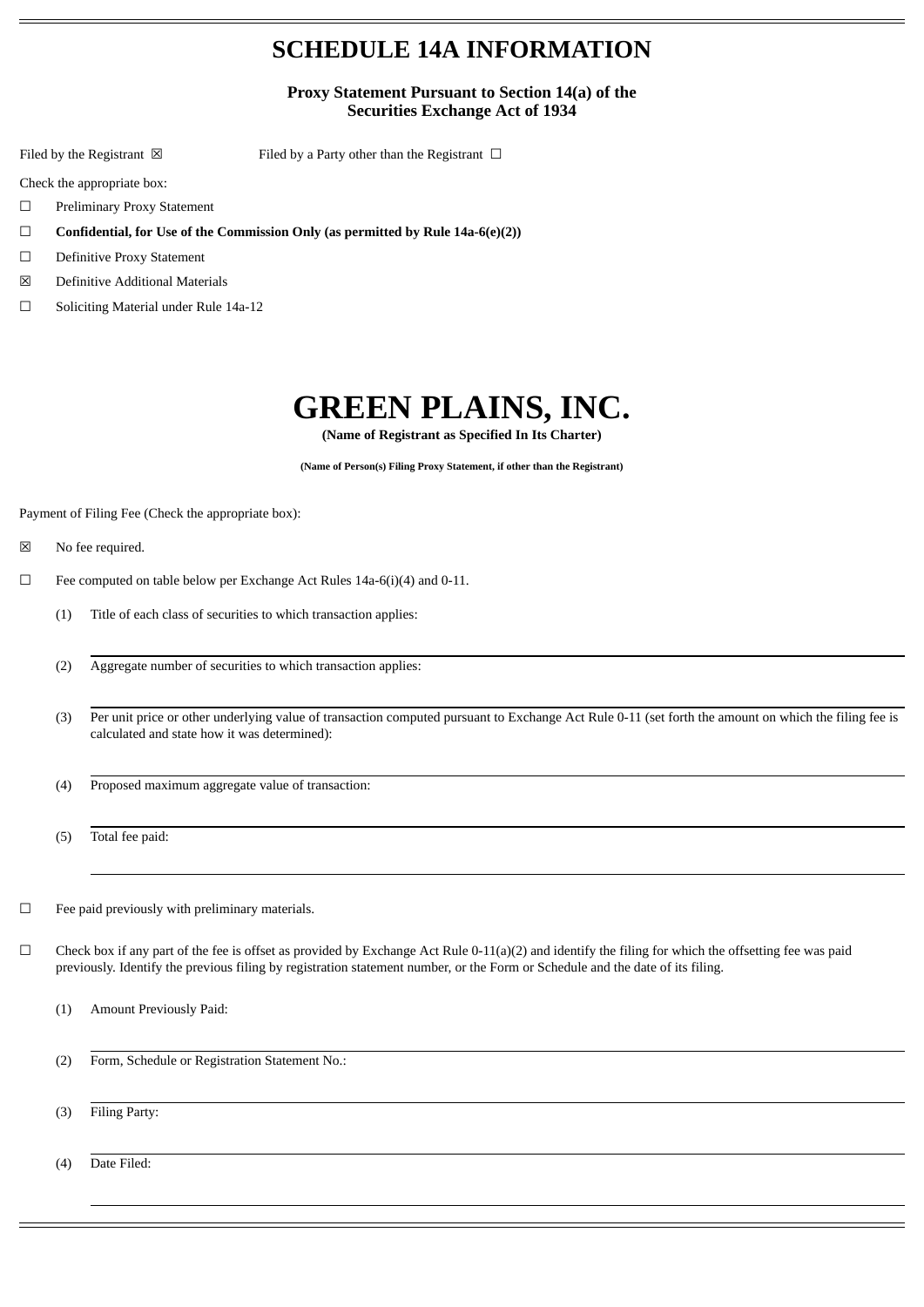

C 1234567890 

<u> 1989 - Johann Barbara, martin basa</u>

#### **Vote by Internet**

- Go to **www.envisionreports.com/GPRE**
- Or scan the QR code with your smartphone

1234 5678 9012

• Follow the steps outlined on the secure website

345

## **Shareholder Meeting Notice**

#### **Important Notice Regarding the Availability of Proxy Materials for the Green Plains Inc. Shareholder Meeting to be Held on May 12, 2015**

Under Securities and Exchange Commission rules, you are receiving this notice that the proxy materials for the annual shareholders' meeting are available on the Internet. Follow the instructions below to view the materials and vote online or request a paper copy. The items to be voted on and location of the annual meeting are on the reverse side. Your vote is important!

This communication presents only an overview of the more complete proxy materials that are available to you on the Internet. We encourage you to access and review all of the important information contained in the proxy materials before voting. The proxy statement and annual report to **shareholders are available at:**

# www.envisionreports.com/GPRE

**Easy Online Access — A Convenient Way to View Proxy Materials and Vote**

**When you go online to view materials, you can also vote your shares.**

**Step 1:** Go to **www.envisionreports.com/GPRE** to view the materials**.**

**Step 2:** Click on **Cast Your Vote or Request Materials**.

**Step 3:** Follow the instructions on the screen to log in.

**Step 4:** Make your selection as instructed on each screen to select delivery preferences and vote.

When you go online, you can also help the environment by consenting to receive electronic delivery of future materials.



Obtaining a Copy of the Proxy Materials - If you want to receive a paper or e-mail copy of these documents, you must request one. There is no charge to you for requesting a copy. Please make your request for a copy as instructed on the reverse side on or before **May 5, 2015 to facilitate timely delivery.**

020K3C





ADD<sub>2</sub> ADD<sub>3</sub> ADD 4 ADD<sub>5</sub> ADD 6